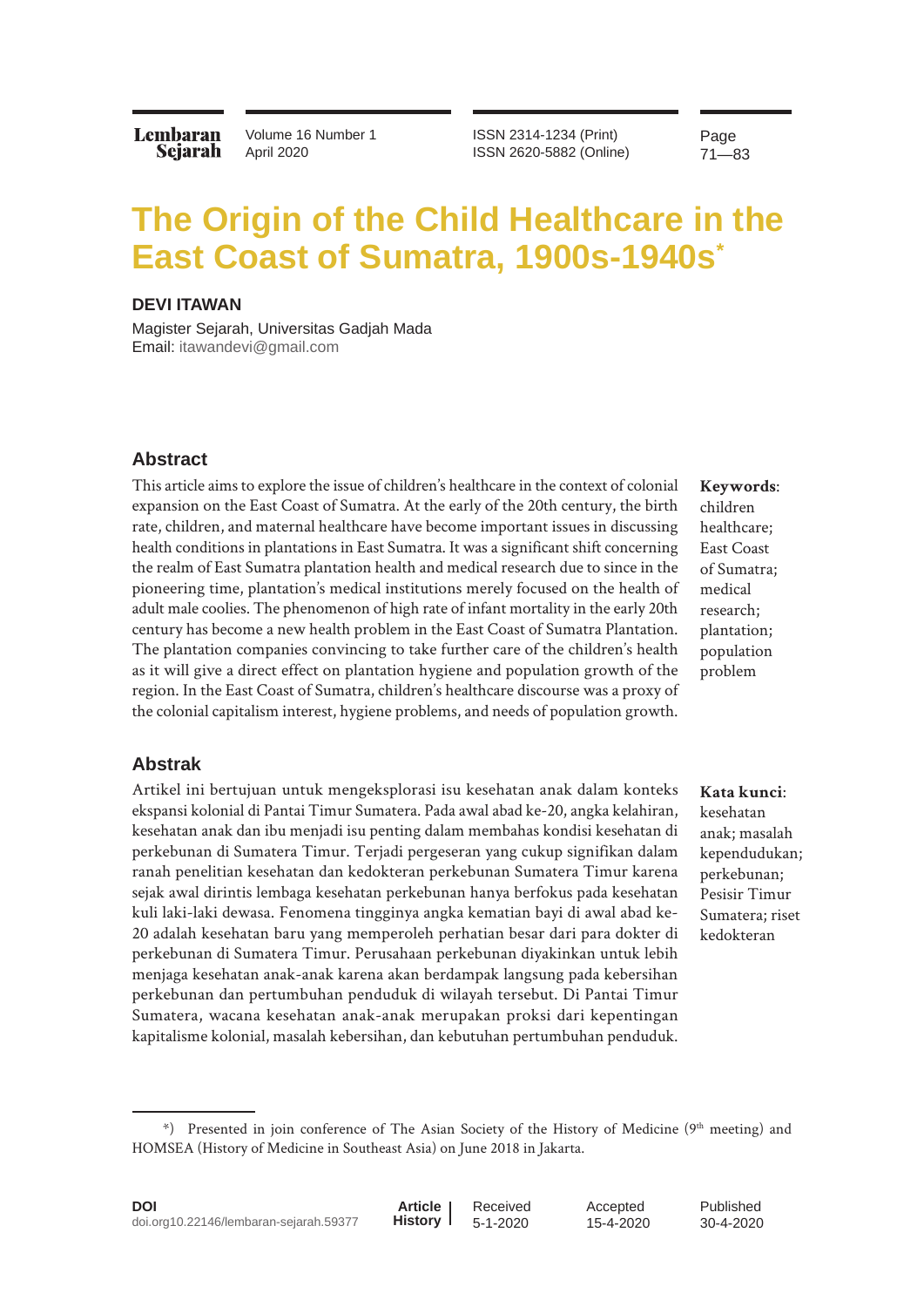**Lembaran Sejarah**

## **Introduction**

The colonial economic expansion of the Outer Islands attained great success in the region of the East Coast of Sumatra. Hundreds of plantations were operating with an occupational area of more than 1 million hectares in the early 20th century (Encyclopedia Bereau, 1918: 128). According to Pelzer, the success was driven by favorable climates and soil, sparse population, the availability of abundant land, and the support from the local ruler and colonial government that allowed the entrepreneur to obtain land concessions easily (Pelzer, 1985: 90). The only major challenge for the development of the plantation industry was the availability of the laborers (Lindblad, in: Clemen dan Lindblad (ed.), 1989: 2-3). The natives, the Bataks and Malays, were reluctant for regular work in the plantation since they prefer to undertake small-holding cultivation in their land (Broesma, 1919: 32). The scarce of labor supply urged the planter pioneers to import a huge number of coolies from overseas; Chinese coolies from China and the Malay Peninsula, and later Javanese coolies from the Java (Pelzer, 1985: 51-64).

The sparse population of the East Coast of Sumatra resulted in abundant land for concession holdings, but on the other hand, it was a major challenge for the rest of the evolving plantation industry. Moving laborers from overseas was a huge financial burden for plantation companies, particularly since many laborers often fled due to the heavy workload on the estates. Hence, the company implemented strict rules and discipline to bind their laborers. To enforce discipline, bind the worker and prevent coolie to flee, the plantation enterprises in East Coast Sumatra apply the *Peonale Sanctie*. This labor legislation allowed the plantations full legal control over their coolies, included to punished them (Breman, 1997: 35-48).

Nevertheless, greater financial risk occurred when the laborers, which was brought in expensively from outside the region, died in great number from many diseases. The primeval forests were harsh environments for the planters and coolies. Here was where the forests were cut down, roads and drains dug, swamps were reclaimed, the tropical sun was fierce, the conditions were detrimental to newcomers. The work in the fields covered felling woods and rattan which often lacerated the foot causing wounds that progressively became deadly unless vigorous treatment was applied. Annual immigrations from China, Java, Borneo, Bawean and British India often brought with them diseases from outside the region. Cholera and beriberi were the major infectious diseases found in early pioneering period. Opium abuse among coolies deteriorated their health further (Cremer, 22/1889: 21-261).

To prevent financial losses due to sick and dead coolies, the plantations initiated the development of a health service. Initially, the health service on the plantations was limited to curative measures. During early period, modest hospitals were set up and placed under the supervision of a hospital assistants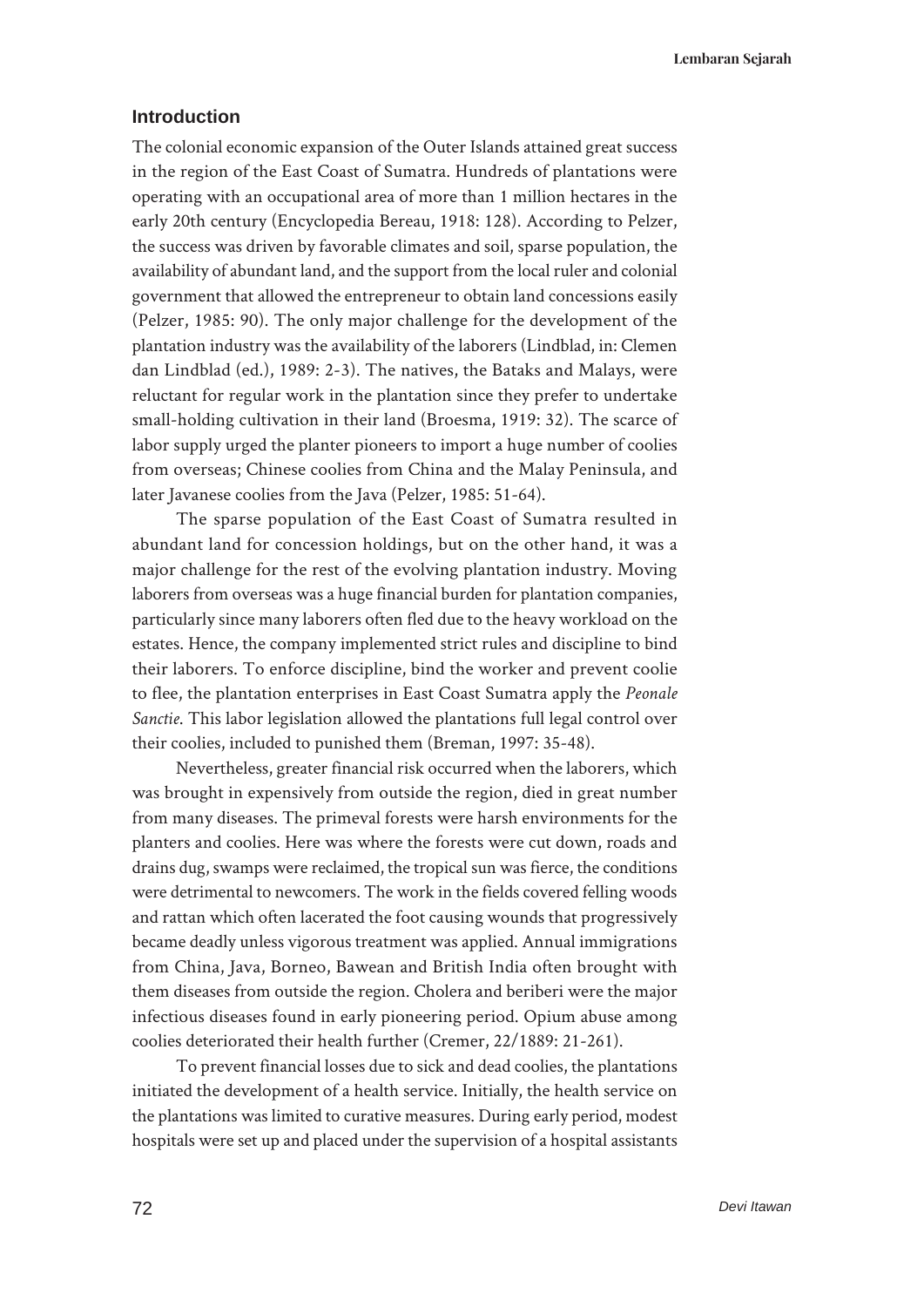or pharmacists hired in the Straits Settlement, who often had received his training at the Madras College. In 1871, the first European doctors were brought in, and in the same year, the first plantation hospital was founded by the Deli Maatschappij (Cremer, 22/1889: 21-261). Since then, every plantation was required to have a hospital. The requirement to treat sick coolies was legally provisioned in the *Peonale Sanctie* (Volker, 1928: 24).

Curative measure was considered not vigorous enough to combat infectious diseases. Dr. Schaffner supported by the Deli Planters Vereeniging (DPV), paved the way for the development of tropical medical research by establishing a pathology laboratory in Medan (*Gedenkboek DPV*, 1929: 213- 215). With the pathology laboratory, plantation health services was not limited to curative measures but included efforts for disease control in the plantations of the East Coast.

Initially, the plantation population was mostly males and health services were exclusively addressed to them. Nevertheless, the demographic composition shifted when the plantation companies started the colonization program since the early twentieth century. The program allowed Javanese coolies to bring along his wife and children and set up permanent settlements (Broesma, 1922: 160-182). The presence of women and children subsequently stimulated the shift in hygiene and medical research to maternal and child health studies, notably reproductive health, women fertility and birth rates. The research into child health were conducted after increased awareness of the high infant mortality rates in many plantations, especially after the 1920s (*De Sumatera Post*, 28 December 1939).

The shift of hygiene and medical research toward children and women in the plantation was peculiar and paradoxical, as the plantation health research was constituted for the maintenance of the health of the coolies, which were generally adult males. Besides, the strict marriage arrangements previously imposed on the East Sumatra plantations imply that the plantation community does not support the presence of children. Why then came the interest to do research and conduct child health care program in the plantation? Did the research and child health care program in plantation merely urge by purely scientific work for combatting the high infant mortality epidemic in the plantation or behind the scientific work bear the greater colonial interest in the plantation region of the East Coast of Sumatra?

The discourse on child health care in this discussion is placed on the part of the colonial population issue. The object of the studies is focused on the population in the plantation area, which mainly focused on the Javanese, as they become dominant in numbers since the early twentieth century and directly impacted of colonization program. I employed a social historical approach to health. Boomgard had criticized the approach regarding the study of the colonial health of Indonesia which tends to apply a custodial approach,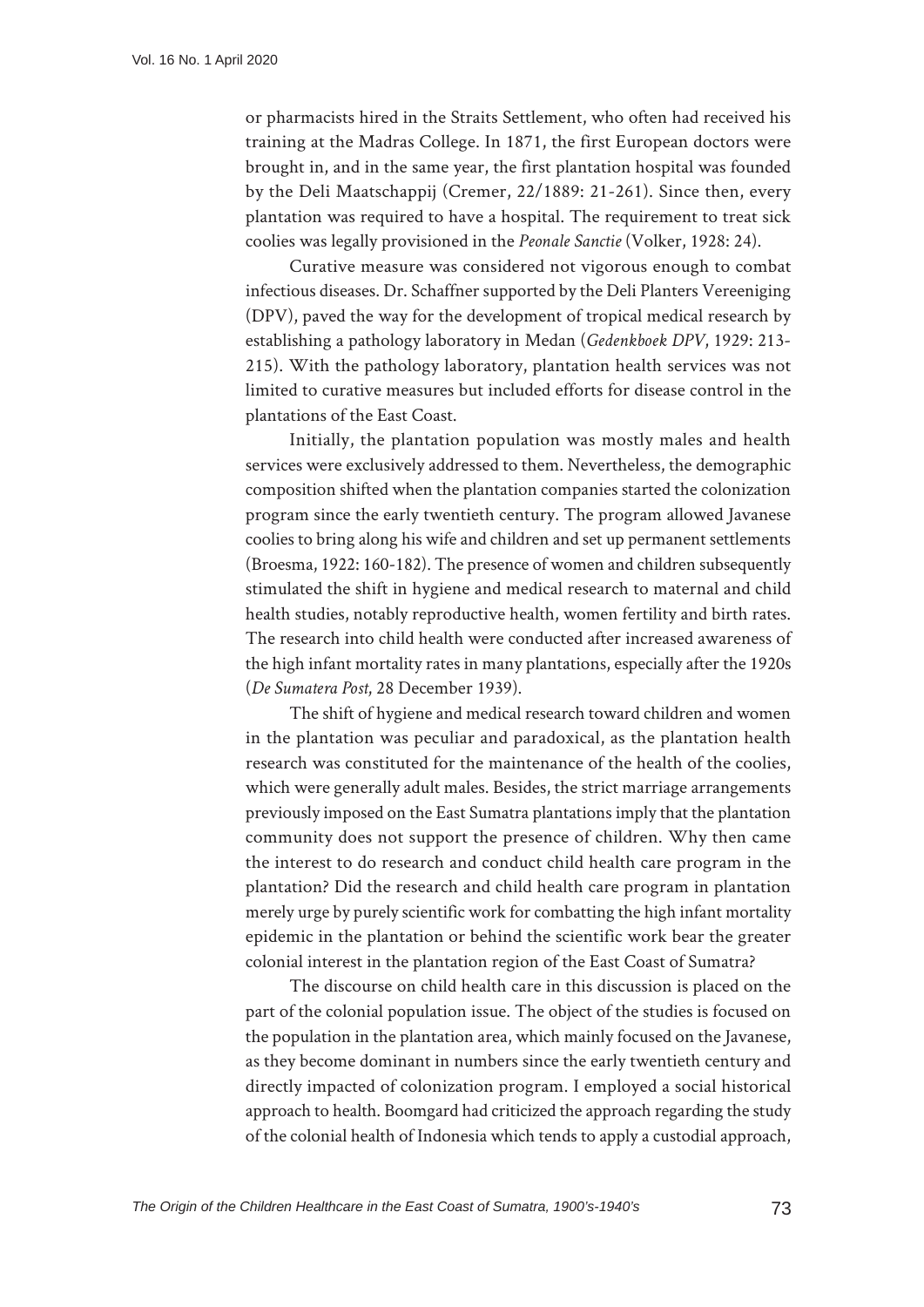instead of studying the social history of health (Boomgard, 1993: 77-93). The emphasis of the discussion is on the interest of researchers, planters, and the colonial government on the health of children, as well as the increased interest in the health of children in the plantation of East Sumatra. I presume that the population increase in eastern Sumatra by as much as five times in the 1930 census in comparison to the pre-plantation period as partially the result of the establishment of children's health care.

## **Women and Children in the Plantations**

The felling forests and preparation of land was not something that women and especially children were expected to do. Therefore, in the early period, the presence of women and children was very rare (Stoler, 1983: 51). Coolie women began to be imported in 1879 by Deli Maatschappij along with the first Javanese coolies to the East Coast of Sumatra. Until the early twentieth century, their number were very low compared to men. According to Breman, in 1905 the number of Javanese women coolies was only 6209 souls, whereas the number of Javanese coolie men was 33.961 souls. The number of women was only 6% of the men in 1905 (Breman, 1997: 67). Meanwhile, Stoler (1983: 50) and Baay (2017: 154) estimated that in the early twentieth-century women only made up 10-12% from the total labor force in the east coast.

In the early twentieth century, the ratio among white women and men in Deli was 1 to 3, mostly composed of wives and daughters of administrators. Aside from the scarcity of white women, the plantation company in the East Coast also enacted strict marriage rules among the white assistant. Until 1919, the plantation companies established "a marriage ban" for their white assistants. The strict marriage rules regulated by the company only allowed the assistant to marry European women after a minimum of six years of work in the estates. To obtain marriage permission, they are also required to have a certain amount of sufficient savings (Baay, 2017: 157). Women, particularly white women, were considered unsuitable and unable to survive in the harsh environment. Besides, bringing women were more expensive, especially if they want to build a family (Baay, 2017: 148-149). Therefore, instead of married the company encouraged the assistant to take Javanese concubines.

The unbalanced gender ratios in the plantation led to many problems concerning the biological needs among the assistants and the coolies. The lack of women stimulated sodomy and pederasty. Many young men were sexually exploited. This phenomenon was a serious issue for the plantation companies since sexual perversion sometimes lead to extraordinary scandals (Baay, 2017: 151). Ann Stoler pointed out that the initial purpose for the recruitment of Javanese women was to fulfil the biological needs of adminstrators and coolies as prostitutes and concubines (Stoler, 1983: 50). They were systematically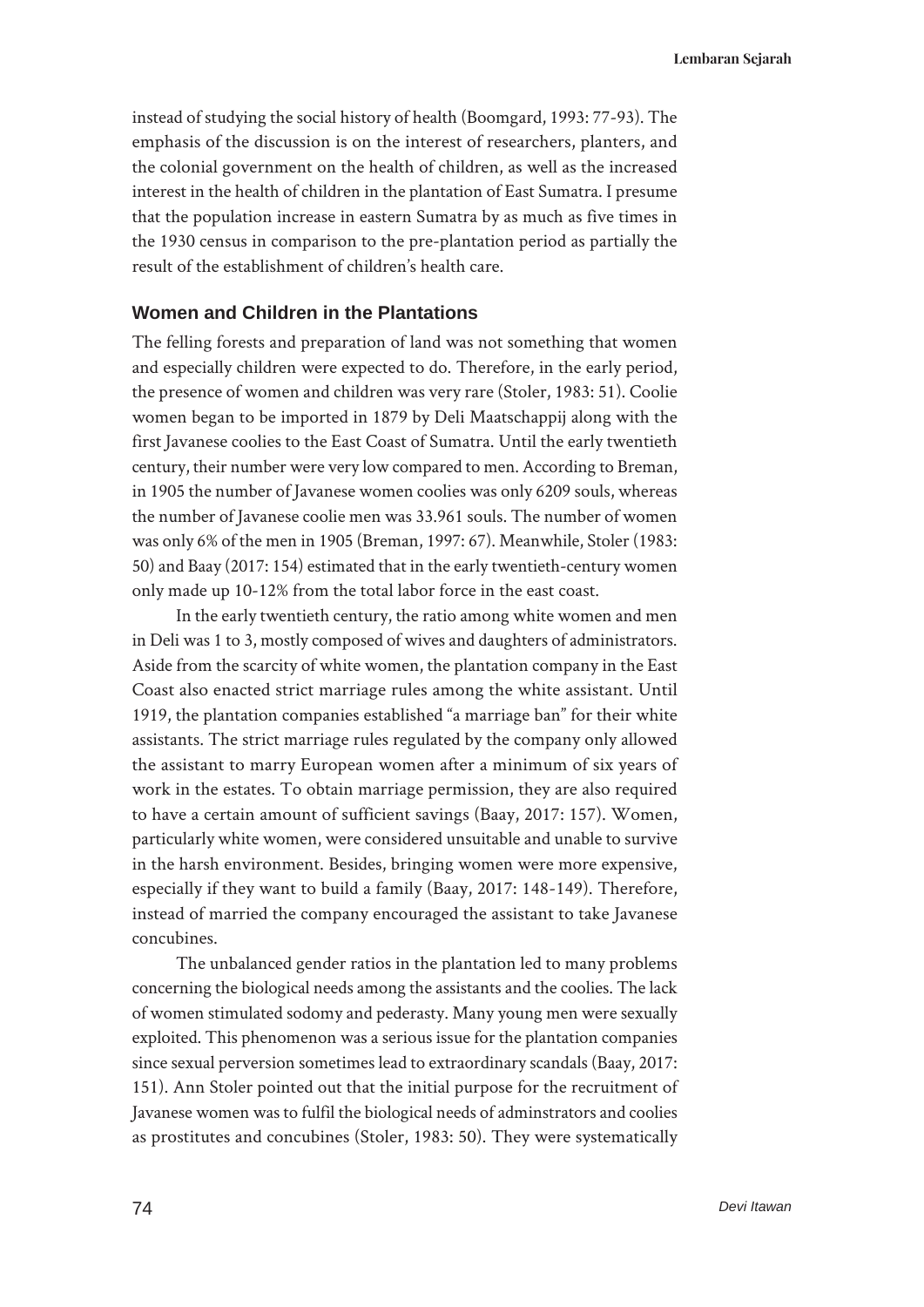forced into concubinage or prostitution as a result of their insufficient wage to meet daily basic dietary needs. For Javanese women coolies, becoming prostitutes and concubines were the only available opportunities to earn additional income. Meanwhile, for the men, prostitutes and concubines were the only way to meet their biological needs (Stoler, 1983: 50-53; Baay, 2017: 152). Although considered as moral degeneracy in the colonial community, prostitution and concubinage became a common practice to substitute conjugal relations up to the 1920s (Stoler, 1983: 55).

The presence of women and children in the plantations became the main focus for medical and hygienic programs and research. The main health problems for women was related to reproductive health. Syphilis was common as a result of concubinage and prostitution. There are no reliable data on deaths due to syphilis, but Van Kol's statement, as cited by Ann Stoler, stated that most Javanese women and male coolie died in plantation hospitals because of syphilis (Stoler, 1983: 52-53).

Concubinage and prostitution also impacted female fertility rates. Straub revealed that women contract coolies were less fertile than free workers. This was most likely due to the practice of abortion and sterilization (Straub, 1928:7). The child was not something to be expected from sexual activity in the estates on the East Coast of Sumatra. Mandelon Lulofs in her novel *Rubber* implied the common practice of abortion amongst Javanese concubines. Women were burdened with contraception issues. Meanwhile, pregnancy and birth were solely the responsibility of the woman. Pregnancy often forced a mistress to be returned to the estates' ward, and raising children was troublesome in such an environment. These circumstances led to the neglect and exploitation of children in the plantation. Stoler disclosed that



**Figure 1.** Children at work on a tobacco plantation in Deli on the East coast of Sumatra. Source: KITLV Digital Collection,( <http://hdl.handle.net/1887.1/item:909666>)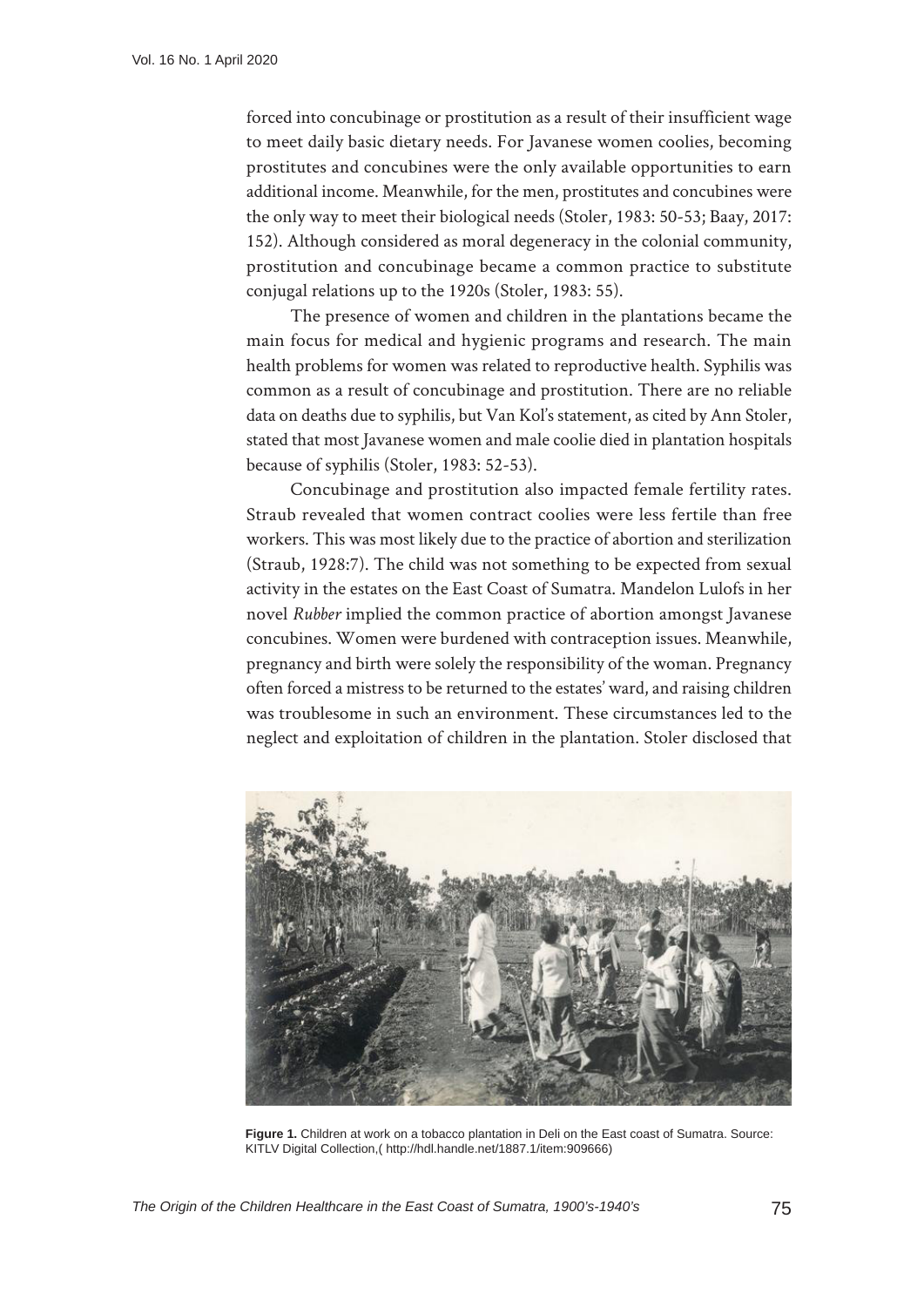**Lembaran Sejarah**

prostitution and concubinage resulted in poor morale for Javanese mothers, which resulted in the common practice of child neglect and trafficking by indentured coolies. Many left their children from illegitimate relations in Sumatra when they returned to Java (Stoler, 1983: 53).

Women and children were thus exploited both physically and sexually. In the context of labor, women and children were additional workforce in the plantation. They were also employed in the fields. They assisted in drying, fermenting, binding, sorting, and cumulating the tobacco in warehouses. Nevertheless, the number of women and children coolie was much greater in the plantations of palm oil, tea, and fiber compared to tobacco plantations (Westerman, 1901: 21-22). Women and children sometimes did night work in rubber plantations. The involvement of women and children in production activities was affirmed the poor conditions for laborers in the East coast. This drew the attention of many groups, including the League of Nations which had outlawed the employment of women and children in plantations. The Deli Planters Association (*Deli Planters Vereening* or DPV) objected to the League's decision for the ban led which they say lead to a decline in production and profit earnings, especially in rubber, tea, sisal, and oil palm plantations. The labor of women and child were discussed in newspapers in the Netherlands and Netherlands Indies (*De Telegraaf*, 03 June 1924; *Bataviaasch Nieuwsblad*, 27 June 1925).

# **Children Health Care**

In the 1920s, high rates of infant mortality highlighted the health care issues in plantations in the East Coast. This was the result of the findings from labor inspections (*Batavia Nieuwsblad*, 11-10-1920). Many health practitioners of the East Coast were interested to study this phenomenon. Dr. Baerman from Serdang Doctor Fonds, in a meeting in Medan 1924 were among the health practitioners, colonial government, and plantation companies, that responded to the problem of high infant mortality in plantations. He had found that the height of infant mortality occurred in the first four months of a child's life and is attributable to insufficient rice, improper treatment and insufficient care from mothers because of their plantation work. Many died as a result of malaria and lung inflammation (*Nieuwe Rotterdamsche Courant*, 17 October 1924; *Nieuwe Rotterdamsche Courant*, 10 August 1926.).

Infant mortality was a catastrophic health problem that had to be overcome. It drew public attention<sup>1</sup> and drove actions from scientists, government, and companies. The studies were pioneered by scientists from the Serdang Doctor Fonds; dr. Baerman, Dr. Smits and dr. Straub. Straub had

<sup>1)</sup> Many of newspapers in Netherland Indies and the Netherlands discussing the high rate of infant mortality in the East Coast Sumatera, i.e. Batavia Newsblad, 18-11-1920, De Sumatra Post, 13-01-1928, Nieuwe Rotterdamsche Courant 17-10-1924.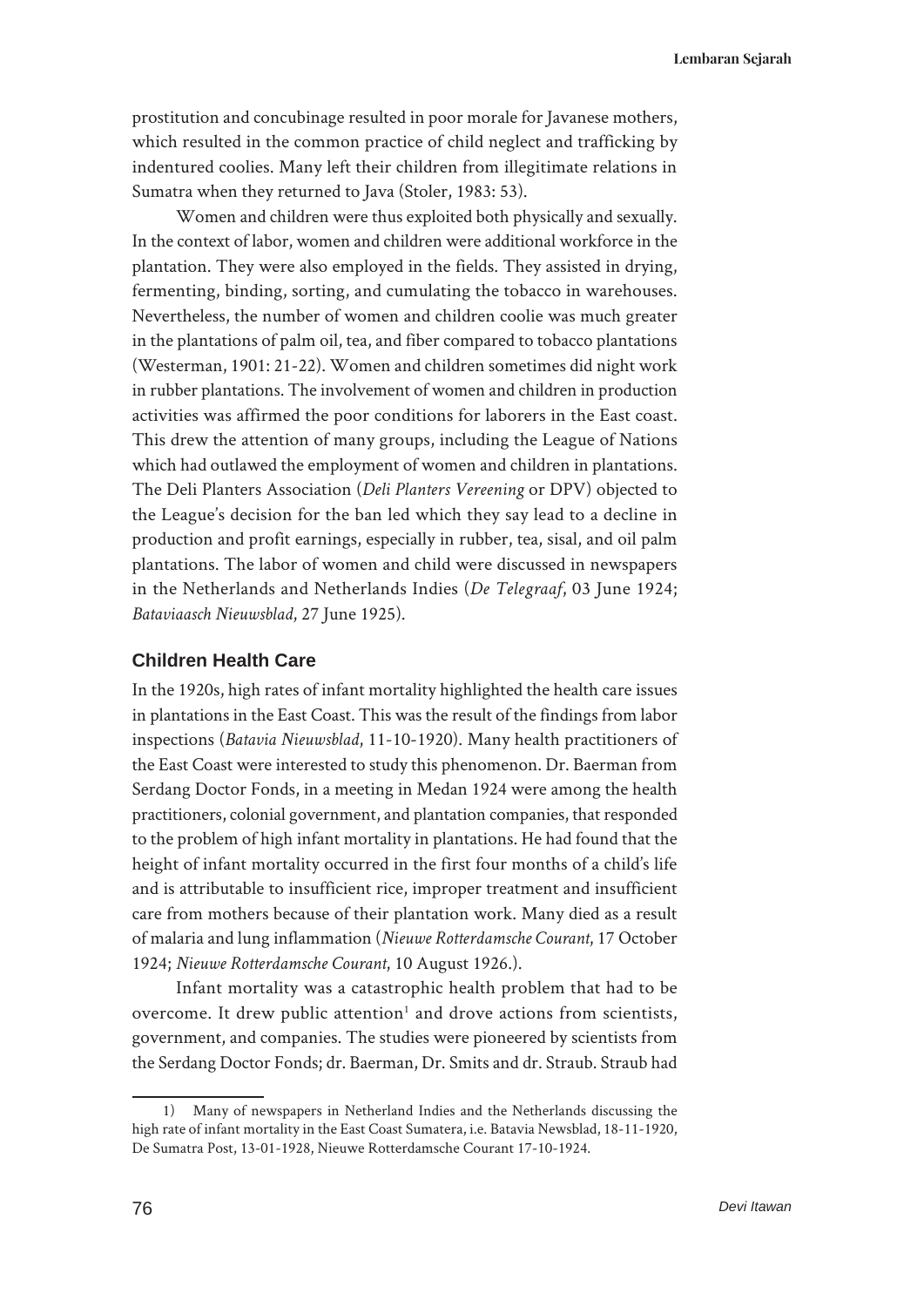written a dissertation on the high infant mortality rate in the East Coast. To combat infant mortality, a second meeting was held on May 15, 1926. In the meeting Dr. Smits showed that in 1925 the birth rate was 29.1 per thousand in the 24 plantations he researched. The mortality rate of infants in 1926 was 23.2 per 100 births. Smits suggested measures against infant mortality: strengthening the civil status of women, regular inspections, malaria research, encouragement to hospitalization, epidemic control. He also recommended that all women who have given birth to visit the hospital at regular intervals, in order to recognize early weak and sick children, and to convince mothers of the usefulness of hospital visits (*Batavia Nieuwsblad*, 13 September 1927; *Nieuwe Rotterdamsche Courant*, 10 August 1926).

The meetings produced resolutions to combat infant mortality. It included curative, preventive, and administrative actions:

- 1. Establish a system of marriage, birth, and infant mortality registration,
- 2. Regular control of infants and children, particularly concerning malaria handling as well as inflammatory pneumonia that infects infants and children,
- 3. Provide special treatment to mothers and infants, which included the release of work for women who are in the early stages of labor and after delivery, routine inspections of mothers and infants,
- 4. If the disease was marked by decreasing body weight, it must immediately get treatment in hospital with his mother,
- 5. Provision of hygienic and supervised baby nurseries,
- 6. In the long term, plantation companies will train local nurses to be employed in the hospital's children room, besides producing certified midwives (Straub, 1928: 12-13).

Dr. Straub became a leading researcher on infant mortality particularly after his doctoral research was published by the Colonial Institute in Amsterdam (*Tropisch Hygiene*).

| <b>East Coast of Sumatra</b>                              | <b>Birth</b> | <b>Death</b> | Percent |
|-----------------------------------------------------------|--------------|--------------|---------|
| H.A.P.M (Hollandsch Amerikaansche Plantage Mij) 1924-1926 | 1857         | 687          | 37%     |
| Deli Mij (kebun tembakau) 1925-1926                       | 4145         | 1153         | 28 %    |
| Serdang Doctor Fonds 1925-1926                            | 1012         | 241          | 24%     |
| Deli Mij (kebun karet) 1924-1926                          | 227          | 59           | 26%     |
| Senembah Mij (kebun tembakau) 1926                        | 497          | 94           | 19%     |

In his dissertation, dr. Straub encompassed a medical-hygiene and colonial approach. On the medical-hygiene context, he contributed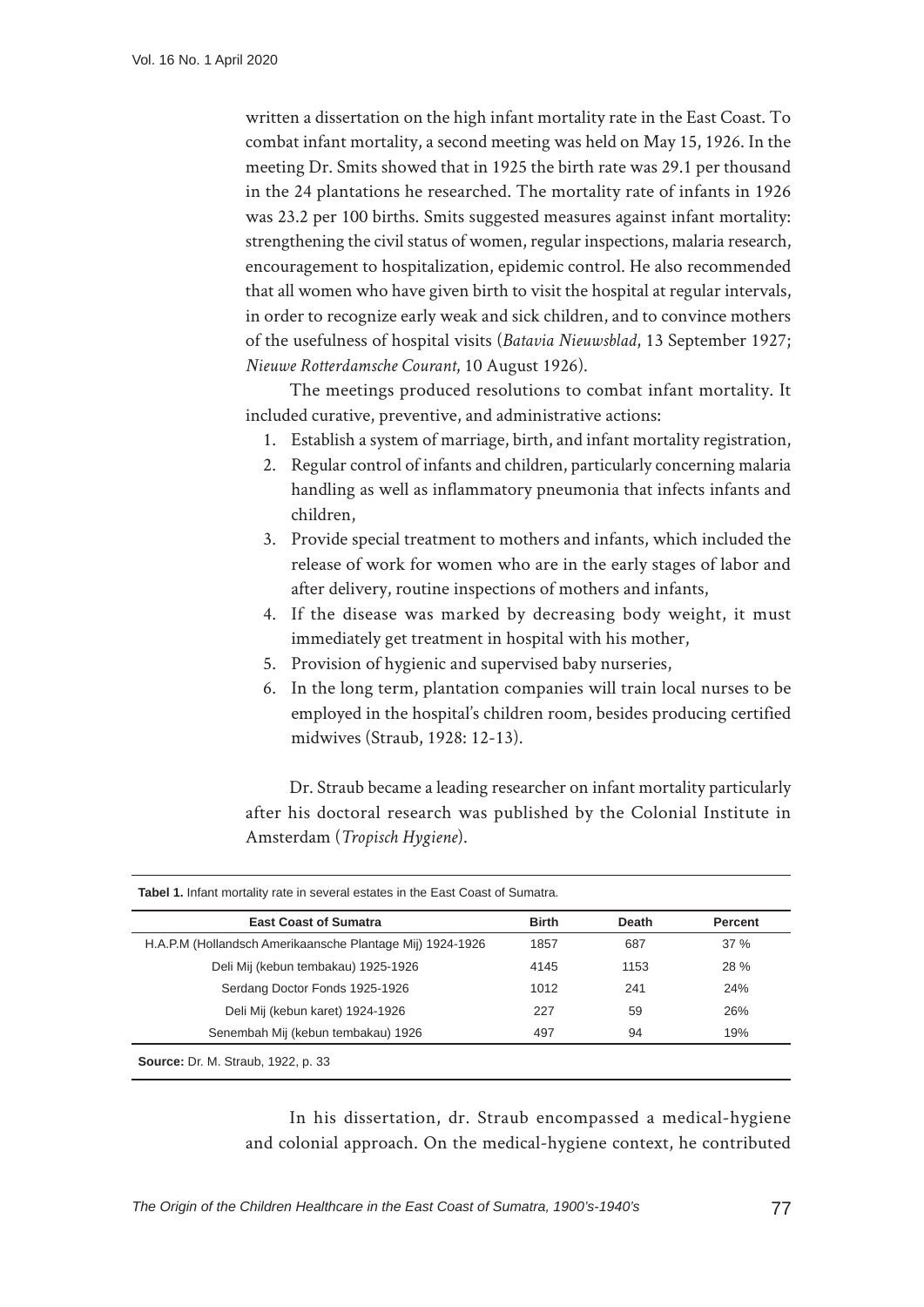substantially to the collection of statistical data on infant mortality. In addition to blood tests, the analysis of the health conditions of newborns were determined to cause of infant death in early childbirth. He revealed that most deaths occurred due to disruption of blood flow caused by the pattern of nutritional intake in infants. Besides scientific work, dr. Straub also supported the objectives of the plantation company. In the introduction, dr. Straub insisted that children's health care have a direct impact on the plantation. He regarded the health of women and children as part of the epidemiological system of the plantation. Indeed, the child is an important reservoir of the malaria epidemic. Straub said that combating malaria would not succeed if it excluded the children. While prevention of hookworm infection could not succeed if it did not take account of women in the plantations. His opinion regarding child health problems and infant mortality were that it was part of the economic and labor issues in East Sumatra's plantations (Straub: 1928,4- 7).

# **Children Healthcare, Colonization Program, and Population Problem**

In the preface of dr. Straub's dissertation, he explicitly illustrated why colonial governments, plantation companies, and health practitioners were interested in promoting child health care. It pointed to the linkage between the sustainability of the plantation business, the colonization program, and hygiene (Straub, 1928: 3-20).

The colonial government has a great interest in regulating the population in their colonies, including in the East Coast of Sumatra. In the East Coast, population arrangement was closely linked to the interest of the plantation industry. From the outset, the plantation company has imported a huge number of coolies from overseas which led to significant population growth (Pelzer, 1985: 83-87). Since the early twentieth century, plantation companies and the colonial government desired to run a multi-purpose colonization program. This program was also known as the free immigration program, which boosted the number of Javanese coolies and his family. They were to be the reserve workforce and to be peasant to help with the food production. This stimulated the emergence of new permanent settlements in the vicinity of plantations and changed the demographic composition of the population of the East coast, with significantly more numerous women and children (Broesma, 1922: 160-182; Breman, 1997: 67-68).

The shift of interest in plantation companies to women and children was part of the colonization program that was conducted in reaction to criticisms of indentured labor of the *Poenale Sanctie*. This policy was very different to the previous policies which systematically limited the presence of women and children through the banning of marriage. Criticisms of the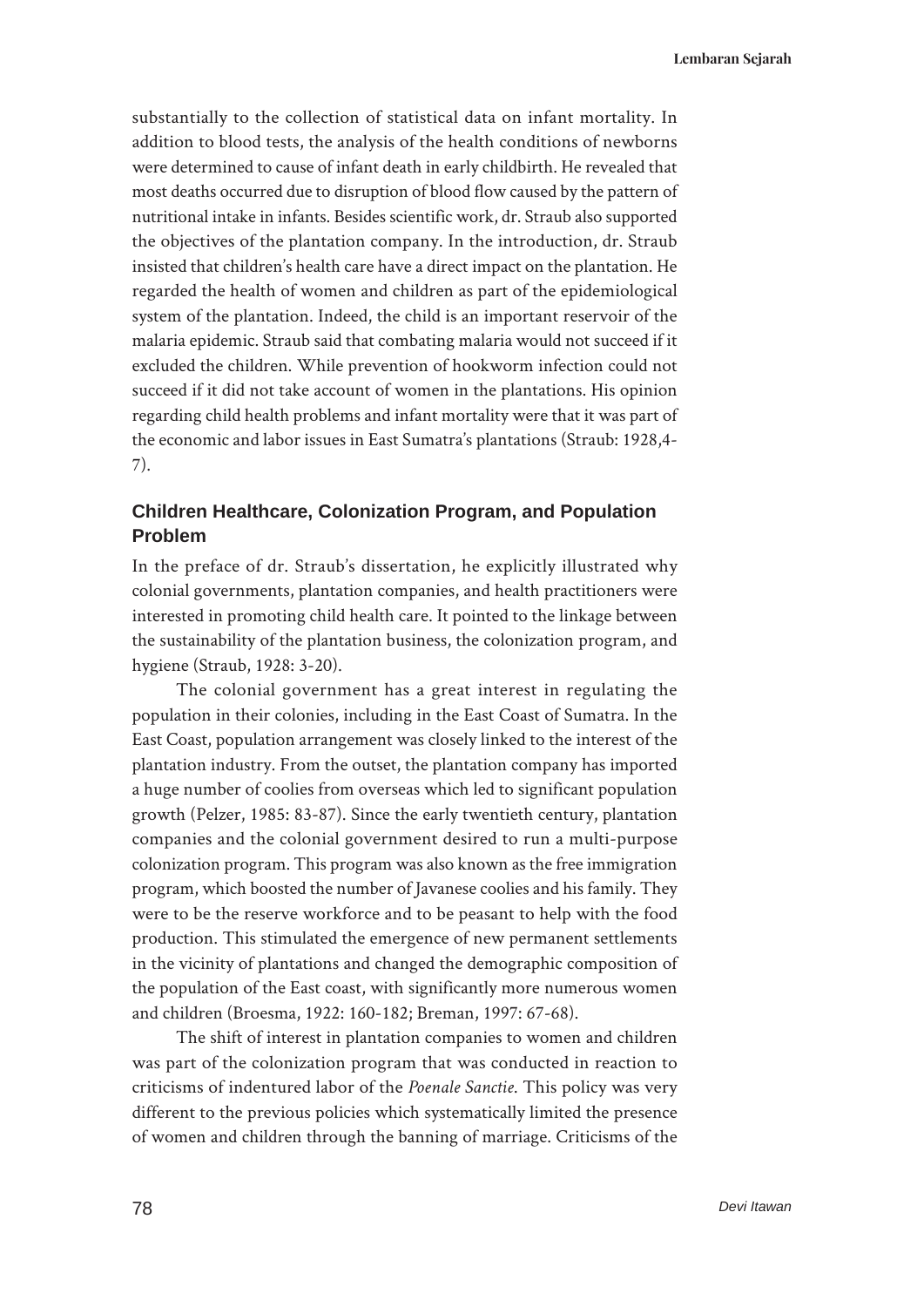|      | <b>Total Population</b> | Children | <b>Woman Free Worker</b> | Number of births |
|------|-------------------------|----------|--------------------------|------------------|
| 1920 | 150.669                 | 49.263   | 7433                     | 7836             |
| 1921 | 133.031                 | 51.672   | 9.186                    | 8351             |
| 1922 | 113.634                 | 51.804   | 10.202                   | 9190             |
| 1923 | 107.680                 | 53.067   | 9719                     | 8428             |
| 1925 | 122.909                 | 60.228   | 10.851                   | 9052             |
| 1926 | 141.749                 | 65.130   | 11.421                   | 9553             |

**Table 2.** Growth of the plantation population (Javanese) in the East Coast of Sumatra between 1920 and 1927

*Peonale Sanctie* from domestic and international community has forced the government and plantation companies to amend the coolie ordinance. The 1911 amendment resulted in the term of "free worker" or free coolie. It refers to the group of ex-contract workers who were still working on the plantations. They were living outside the plantations' accommodations and not fully bound to the plantations. Free workers brought a major shift in the labor order in East Sumatra (Breman, 1997: 42-48; De Sumatra Post, 22 July 1922).

The gradual shift in labor order also impacted health services regulation within the estates. Previously, the *Peonale Sanctie* forced the coolie to undergo medical treatment. Instead, free workers cannot be forced to undergo medical treatment as. The amendments to the *Peonale Sanctie* were disputed among the doctors in the plantations. The *Ponale Sanctie* indeed embraced universal health care for the coolie and the maintenance of hygiene in the plantation. Dr. Baerman contended that the improvement in medical hygiene and the successful reduction of coolie death were from infectious disease were the result of the *Peonale Sanctie*. The amendments were regarded as drawbacks to the hygiene and health condition (*Nieuw Rotterdamsche Courant*, 18-06-1929; B.M Driel, 1939/LXXI: 803-811).

The free worker scheme resulted in a new relationship between plantation and the coolies. The *Ponale Sanctie* forced a strong and binding relationship between the coolies and the plantations (De Sumatra Post, 22- 07-1922). In order to maintain that bond, the government and plantation companies integrated free immigration, coolie requirement, and the colonization program. The government brought families and set up villages for coolies around the plantation that bind their workers with the plantation. The free immigration program encouraged coolies to come to the plantation voluntarily along with their families. Plantation companies no longer house the coolies in narrow *pondoks*. Instead, the colonization program provided a plot of land around the plantation to built-up settlement and grow rice. The Javanese family which included the adult man, woman, and the child would be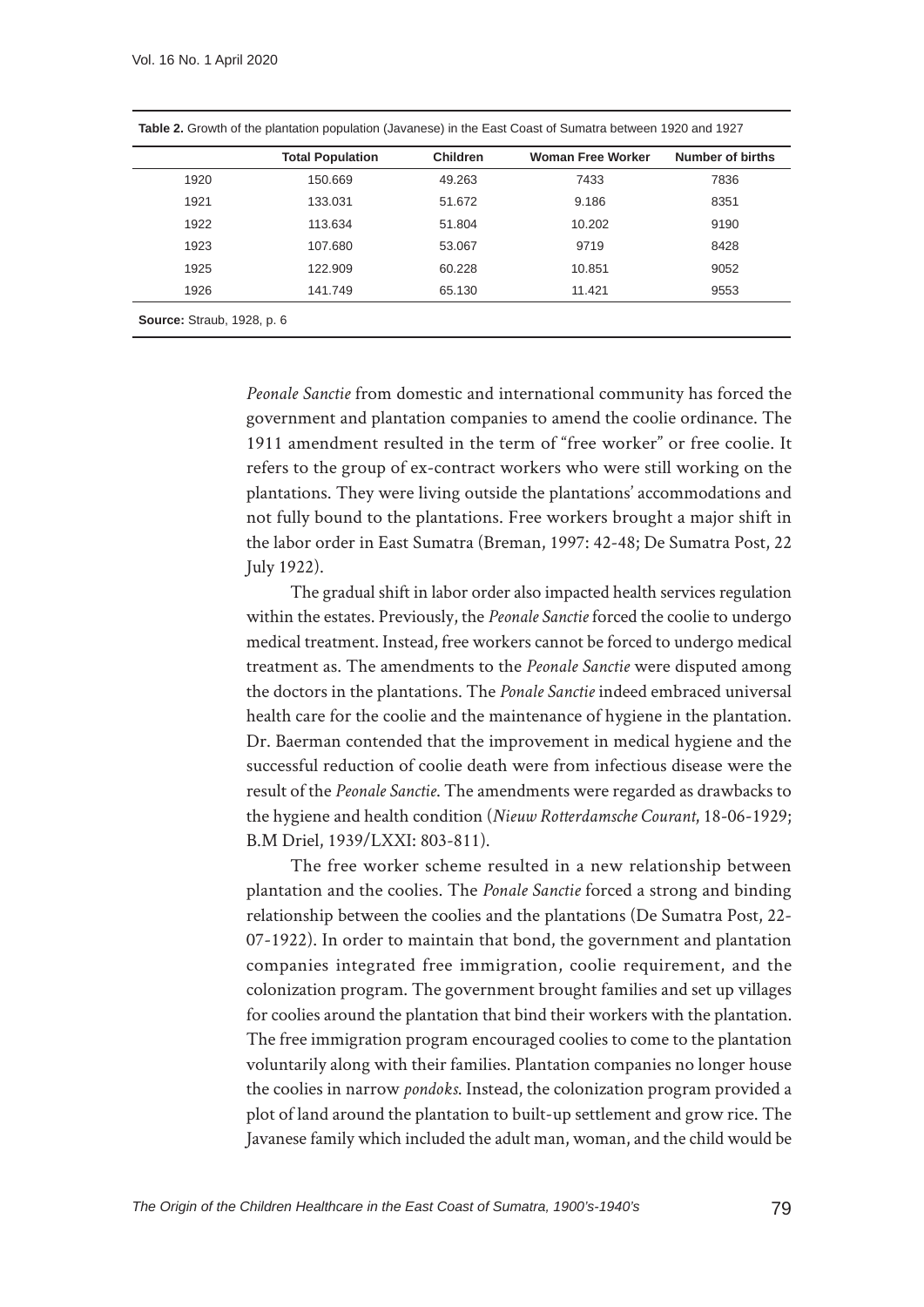working in the plantation, but area also allowed to cultivate their plot of land. Meanwhile, the children became an asset for the plantation. The children were expected to be the successor of his family to labor in the plantations. They inherited the knowledge of planting while the company provided education for coolie children. Thus, a stronger bond between coolies and plantations were created (*De Sumatra Post*, 28 December 1939; *De Tijd*, 20 October 1940).

The plantations originally regarded the Javanese family who lived in the vicinity of the plantations as the property or reverse workforce for the plantation. The large number of coolies and coolie families in East Sumatra benefited the plantations because it simplifies and further saves the cost of the recruitment of laborers. Moreover, it was also a new instrument to create a new labor order to gradually replaced the *Ponale Sanctie*. Therefore, the context of child health promotion in East Sumatra, the rate of childbirth, infant mortality, and female fertility are important elements. The child health programs were expected to produce surplus birth providing a stream of worker through the process of reproduction. (Straub, 1928: 8).

To achieve that goal, the function of women as reproductive agents was also given special attention. Fertile female coolies can help to sustain the economic sustainability of plantations. Dr. Straub revealed that free women workers were more fertile than plantation contract laborers. Although the mortality rate is high, the birth rate remains high, thanks the free female laborers. To further promote maternal and child health, the colonial government and plantation companies organized training for indigenous midwives. Indigenous midwives were expected to be agents in combating infant mortality within plantation populations. Besides, the plantation companies also give sexual reproduction health knowledge to the girls through the education curriculum on plantations. The programs of humanizing the coolies in this plantation are applied to plantations such as in the Senembah Maatschappij (Straub, 1928: 8; Senembah Maatschappij, 1939: 75-78).

At a meeting in Amsterdam in 1939 that discussed the future of plantations in the Indies, the success of the colonial government, health practitioners, and plantation companies in combating infant mortality and building colonies in East Sumatra plantations received appreciation. It also reflects the hope of the colonial elite for a more civilized future of plantations in the Dutch East Indies. In the meeting, dr. Heinemann of Senembah Maatschappij presented a film titled youth and colonization in the economy at Deli. One of the highlights of the meeting was the rising surplus of baby births that increased to 18.5 per mile, were at that time there were more than 10,000 children on the plantation. This achievement became a hope for the future of plantations in the Indies more sustainable and civilized (De Sumatra Post, 28 December 1939).

In the 1930 census, the population of East Sumatra reached five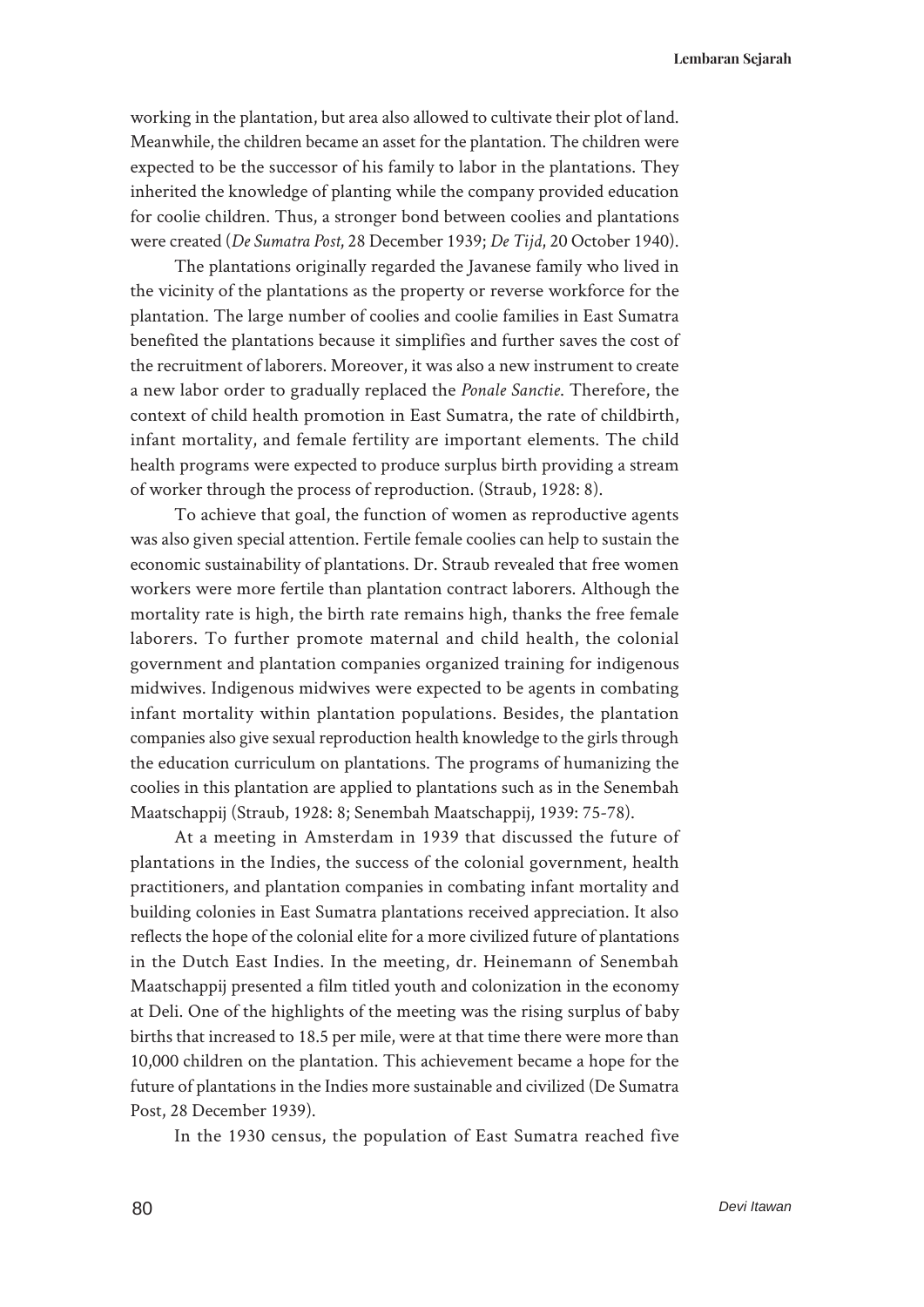times from the period before the expansion. The 1930 census reflected the success of the colonial government and plantation companies in boosted the composition of the population of East Coast Sumatra. In his visit in 1924, John Anderson estimated that the population of East Coast Sumatra was only about 35.000. The 1930 census showed that the population reached 1.693.200, with the Javanese amounting to 589.836 or about 40% of the total population. Although it is quite difficult to measure that the increased population on the East Coast as a result of child health programs, the colonization program brought major changes to the population composition. It became a colonial legacy that can still be seen from present-day East Coast Sumatra (Anderson, 1926; Thee Kian Wie, 1987: 41).

## **Conclusion**

Before the 20th century, most plantation population were men as a result of an efficient and strict work system through contract labor. In the early 20th century this policy gradually shifted to a system of free workers. This shift in the work system became the foundation for a labor order which had a major influence on the social and demographic structure of plantations in East Sumatra. In this case, health institutions and researches become one of the main instrument in realizing this novel labor order.

The birth rate was not part of the interest in developing medical research in East Sumatra plantations before the shift in the regulation of contract coolies in the early twentieth century. In line with the growing criticism of the *Peonale Sanctie*, the change in the labor scheme on East Sumatra plantations with a casual worker system was initiated. To achieve that goal, the execution of the colonization program was substantial. The families in the novel labor regulation scheme were institutions that are tied to plantation companies through land granting in the plantation environment.

Child health discourse on plantations in East Sumatra is not merely driven by pure scientific interest, but it is also driven by the interests of the colonial economic sustainability. Besides, behind child health programs and colonization of plantations, there is profound colonial control over marriage, reproduction, fertility, maternal health, and children, which is profound for the first time in East Sumatra. In the context of the population problem, the health of women and children was the elementary agent. It can be termed that fertilize women were fertilizing the plantation companies and colonialism in East Coast Sumatra. Women and children became the subject of scientific hygiene and economic matter which projected the face of humanization and prosperity of the new era of colonialism on the East Coast of Sumatra.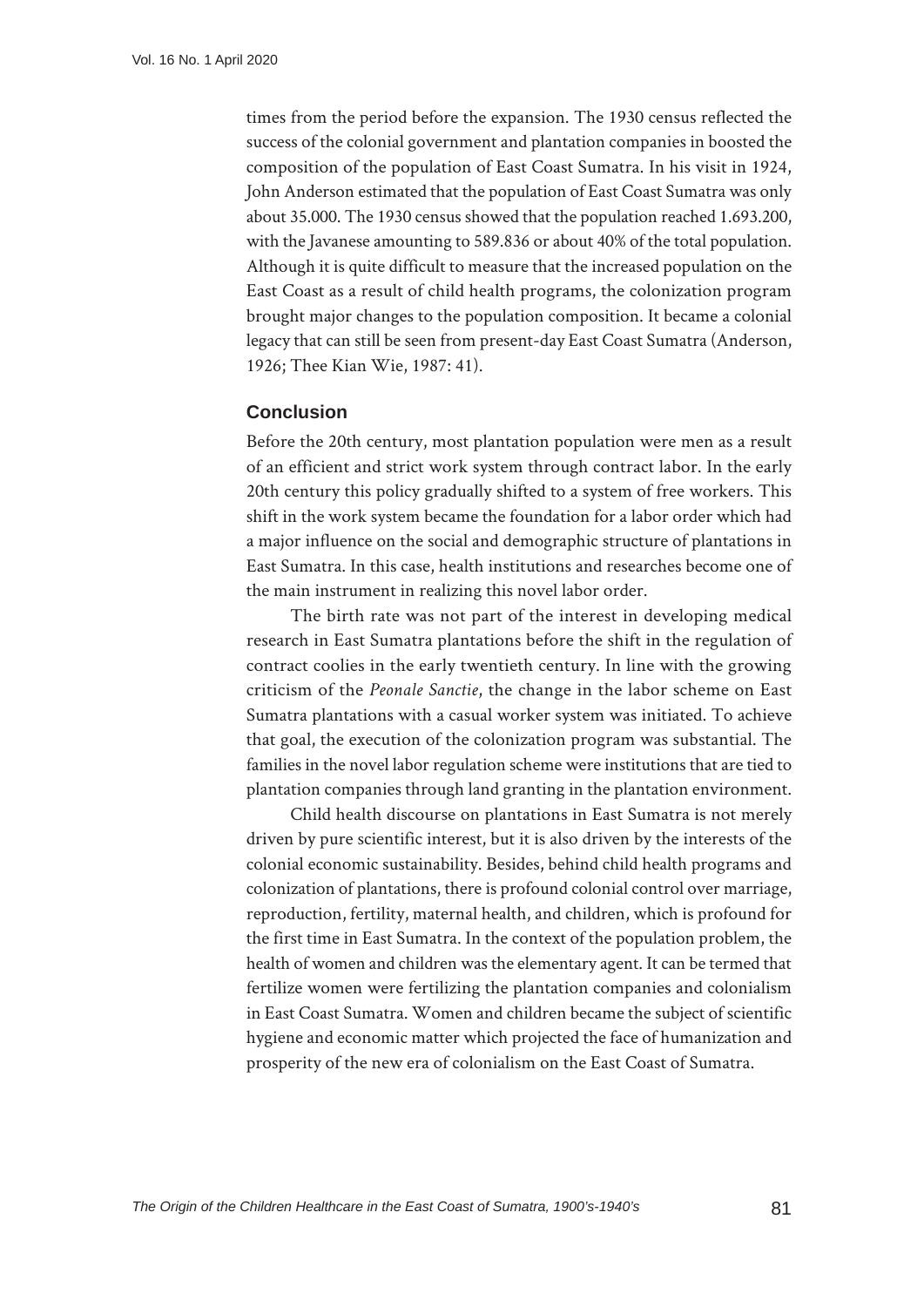## **References**

**Books**

- Anderson, John (1826). *Mission to the East Coast of Sumatra, in MDCCXXIII, under the Direction of the Goverment of Prince of Wales Island: Icluding Historical and Descriptive Sketches of the Country, and Account of Commerce, Population, and the Manners and Costums of the Inhabitans, and a Visit to the Batta Canibal States in the Interior.* Blackwood: London.
- Baay, Reggie (2017). *Nyai dan Pergundikan di Hindia Belanda.* Depok: Komunitas Bambu.
- Breman, Jan (1997). M*enjinakan Sang Kuli: Politik Kolonial, Tuan Kebun, Kuli di Sumatera Timur pada Awal Abad ke-20.* Jakarta: PT pusataka Utama Grafiti.
- Broesma, R. (1922). *Oostkust van Sumatra: De Ontwikkeling van Deli.* Batavia: Javasche Boekhandel & Drukkerij.
- Cremer, J.T. (1889.). 'Deli Schetsen: Geneeskundig Verpleging', dalam *Eigen Haard*  22 : 602-607.
- Encyclopedisch Bureau Oostkust van Sumatera (1918). *De Buitenzettingen Oostkust van Sumatera.* Deel II. Aflevering 3. Eerste Stuk. Semarang & Surabaya: 's-Gravenhage.
- Gedenkboek D.P.V. (1929). *Gedenkboek uitgegeven ter gelegenheid van het vifjtigjraig bestaan van Deli Planters Vereeniging.* Batavia: Gedrukt Bij G. Kolff..
- Pelzer, Karl (1985). *Toean Keboen dan Petani: Politik Kolonial dan Perjuangan Agraria.* Jakarta: Sinar Harapan.
- Senembah Maatschappij (1939). *Senembah Maatschappij 1889-1939*. Compiled by C.W. Jansesn dan H.J. Bool.
- Stoler, Ann L. (1985). *Capitalism and Confrontation in Sumatra's Plantation Belt, 1870- 1979.* The University of Michigan Press.
- Straub, M (1928). Kinderstrefte ter Ootskust van Sumatra. Amsterdam: Koninklijke Vereeniging Koniaal Instituut.
- Thee Kian Wie (1977). *Plantation Agriculture and Export Growth, An Economic Hitsory of East Sumatera* 1863-1942. LEKNAS-LIPI: LP3ES.
- Volker, T. (1928). *Van Oerbosch tot Cultuurgebied: Een Schets van de Beteekenis van de Tabak, de Andere Cultures en de Industrie ter Oostkust van Sumatera.* Medan : Deli Planters Vereeniging.
- Westerman, William (1901). *De Tabakscultuur op Sumatera's Oostkust,* Amsterdam: J.H. De Bussy.

### **Journal Articles**

- Boomgaard, Peter (1993). 'Develpoment of Colonial Health Care in Java: An Exploratory Introduction'. B*ijdragen tot de Taal-, Land- en Volkenkunde,* Deel 149, 1ste Afl., pp. 77-93.
- Van Driel, B.M. (1931). 'Iets over Zorg Gezondheidstoestand de ondernemingsarbied in de toekomst' *Geneeskundig Tijdschrijft* Deel LXXI. p. 803-811.

### **Article in Book**

Lindblad, J.T. (1989). 'De Opkomst van de Buitengewesten', in Lindblad, J.T. and A.H.P. Clemen. *Het Belang van Buitengwesten: Economische expansie en koloniale staatsvorming in de Buitengewesten van Nederlands-Indie 1870 - 1942.*  Amsterdam:NEHA, p.1-37.